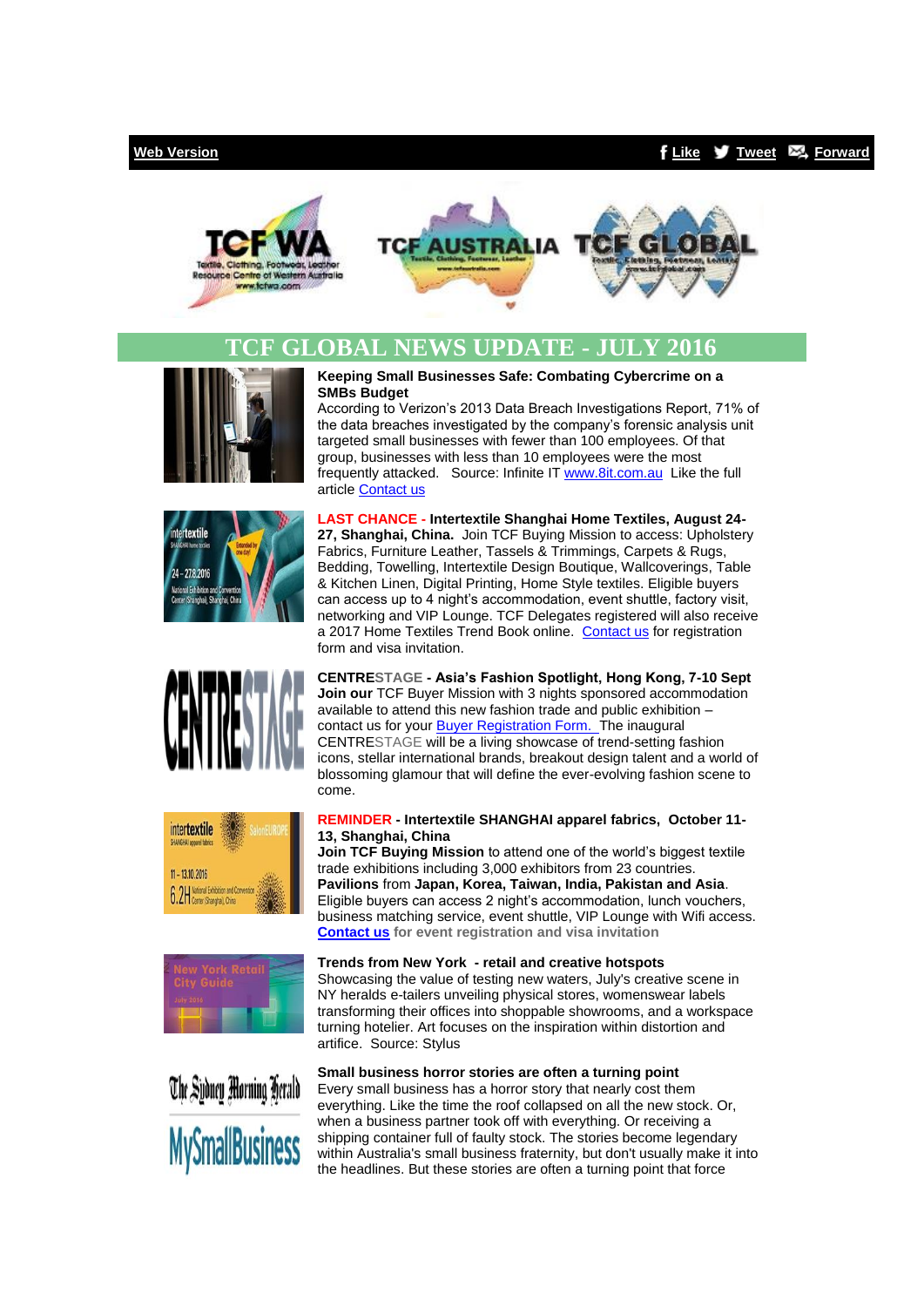small business owners to make some hard decisions and either walk away, or learn from the experience and move on. Like the full story [Contact us](mailto:support@belmontbec.com?subject=Re%3A%20Small%20business%20horror%20stories%20are%20often%20a%20turning%20point)



















#### **Marketing trends for local businesses**

How to structure the different pieces of your marketing plan so that you can build a successful marketing strategy. From the up-and-coming social networks to the next mobile device your local business can use for quick customer check-outs - digital marketing trends that can help you start the year on the right foot. Want to read the forecast trends? [Contact us.](mailto:support@belmontbec.com?subject=Re%3AMarketing%20trends%20for%20local%20businesses)

#### **Six ways nature helps you get more out of your employees**

If your employees are bored, stressed or burned out, could a touch of nature in the office be the answer? According to a new report by Human Spaces, employees whose work places incorporate natural elements, such as natural light, greenery and views of the outdoors are more productive, more creative and feel more positive about their work.

#### **Global Consumer Generations Infographic**

Do you know your Millennials from your Little Emperors? Compare and contrast consumer generations around the world and research your future consumer. Source: Stylus [Contact us](mailto:support@belmontbec.com?subject=Re%3A%20Global%20Consumer%20Generations%20Infographic) for further info

#### **Ten steps to keeping employees engaged and motivated**

When it comes to job satisfaction, financial rewards may be lower on the list than most people think. Being happy with your job seems to depend more on the intangibles: feeling part of a team and being valued and appreciated consistently outrank money when employees are polled about job satisfaction. To read the article: [Contact us.](mailto:support@belmontbec.com?subject=Re%3A%20Ten%20steps%20to%20keeping%20employees%20engaged%20and%20motivated)

#### **15 ways how to succeed in business**

Forty percent of young people want to be their own boss someday. That's a lot of aspiring entrepreneurs. The truth is, only a fraction of those people ever really start a business. Some get comfortable in a lifestyle that they can't afford to give up. Others realise just how hard it is to be an entrepreneur and never try. Sometimes life just happens and makes entrepreneurship unattainable. Like the full article Contact [Us](mailto:support@belmontbec.com?subject=Re%3A%2015%20ways%20how%20to%20succeed%20in%20business)

#### **Work/family stress ongoing for mothers**

It would not surprise many people to learn that being a new mum, coupled with working is quite stressful; but WA researchers have determined that this high stress level remains constant throughout the first eight years of their children's lives.

#### **Welcome to our new TCF Global Members - Convict Bags, Karen Adie; Cotton Fish Australia, Nikki McMahon**

Join TCF Global non-profit community organisation - receive buying mission opportunities, supply chain linkages, free or discounted webinars; access to fashion business training and mentoring for your business; Bronze, Silver & Gold Levels available. [www.tcfglobal.com/membership](http://bbec.bridgewaymailer.com/t/j-l-kiqoy-cfliira-x/)



**TCF Member Supply Linkages** Looking for a manufacturer in Hong Kong - China - India - Nepal – Bali, Indonesia - Taiwan – Philippines - Fiji – Puerto Rico – Bhutan – Myanmar. [Contact us](mailto:support@tcfwa.com?subject=Re%3A%20TCF%20Member%20Supply%20Linkages)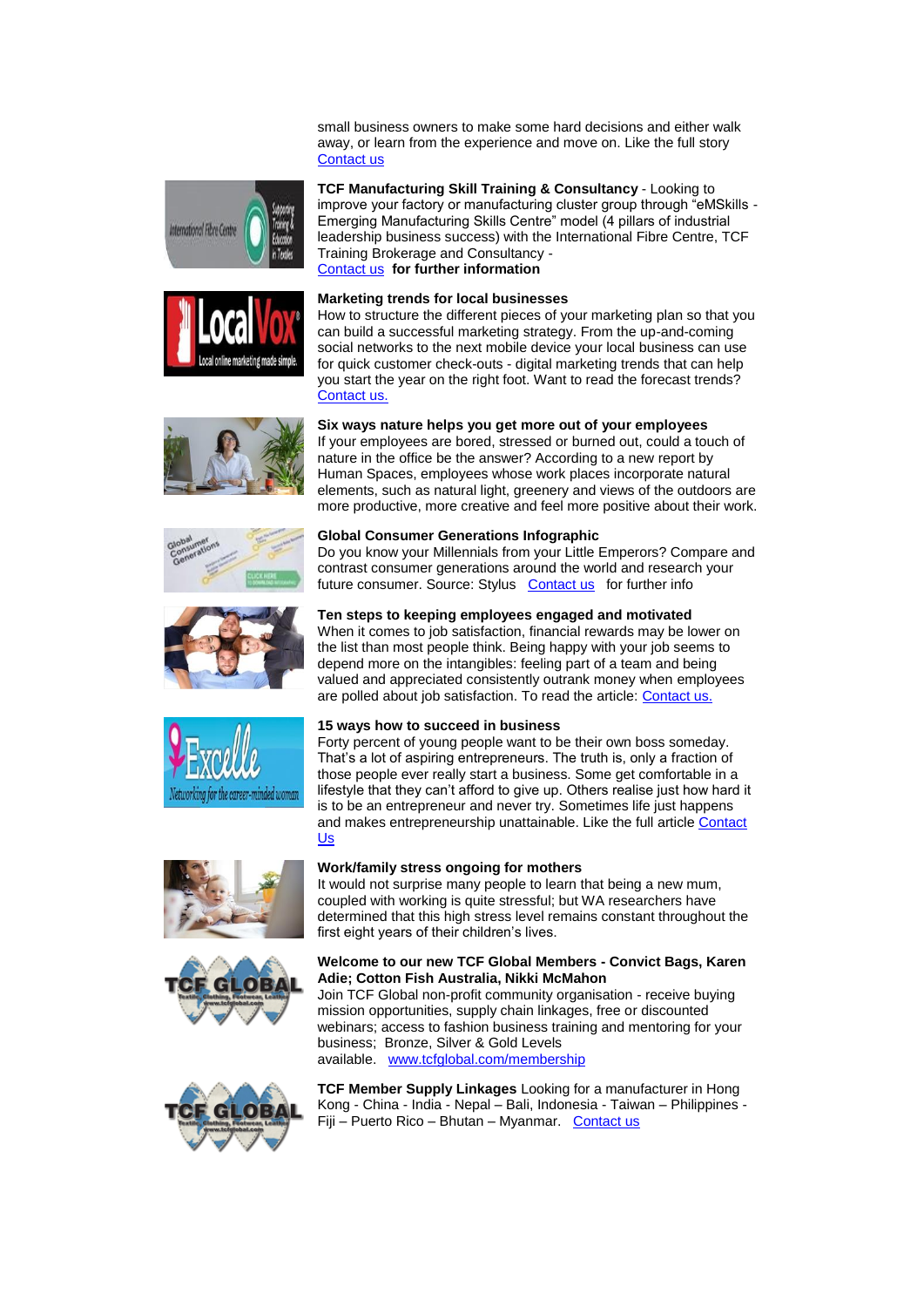

**Reduce your small business energy costs by 20% - 40% FREE Access to all nine topics Energy Efficiency Webinars [www.tcfaustralia.com/webinars](http://bbec.bridgewaymailer.com/t/j-l-kiqoy-cfliira-m/)**



**Design Options USA, Latest Colour Trends, USA Fall 2017- Join ONLINE video bookings [www.tcfaustralia.com/webinars](http://bbec.bridgewaymailer.com/t/j-l-kiqoy-cfliira-c/)**





**Small Business Skill Development for today's busy Entrepreneur Recorded Webinars for Online - Anytime - Fast Track your Training** [www.tcfglobal.com/webinars](http://bbec.bridgewaymailer.com/t/j-l-kiqoy-cfliira-q/) Join our webinars online through your iPad or iPhone - [Contact us](mailto:support@belmontbec.com?subject=Question%20-%20how%20to%20access%20the%20webinar%20on%20iPad%20or%20iPhone)

[Starting Your New Business](http://bbec.bridgewaymailer.com/t/j-l-kiqoy-cfliira-a/) [Make Customer Experience Your Competitive Edge](http://bbec.bridgewaymailer.com/t/j-l-kiqoy-cfliira-a/) **[Strategies for Off Shore Sourcing](http://bbec.bridgewaymailer.com/t/j-l-kiqoy-cfliira-a/)** [What Buyers Are Looking For](http://bbec.bridgewaymailer.com/t/j-l-kiqoy-cfliira-a/) [How To Brief Your Website Developer](http://bbec.bridgewaymailer.com/t/j-l-kiqoy-cfliira-a/) [Pricing, Costing and Cashflow](http://bbec.bridgewaymailer.com/t/j-l-kiqoy-cfliira-a/) [Italian Fashion Media](http://bbec.bridgewaymailer.com/t/j-l-kiqoy-cfliira-a/) [How To Grow Your Fashion Business](http://bbec.bridgewaymailer.com/t/j-l-kiqoy-cfliira-a/) **[Marketing for Small Fashion Business](http://bbec.bridgewaymailer.com/t/j-l-kiqoy-cfliira-a/)** [\\* Connect your Business to the Women's Empowerment Principles](http://bbec.bridgewaymailer.com/t/j-l-kiqoy-cfliira-a/) [How To Grow Your Business](http://bbec.bridgewaymailer.com/t/j-l-kiqoy-cfliira-a/) **[TCF Global Fashion Sourcing Opportunities](http://bbec.bridgewaymailer.com/t/j-l-kiqoy-cfliira-a/)** [Strategies for Off Shore Outsourcing](http://bbec.bridgewaymailer.com/t/j-l-kiqoy-cfliira-a/) [Understanding the Australian Privacy Changes](http://bbec.bridgewaymailer.com/t/j-l-kiqoy-cfliira-a/) [How To Start A Fashion Label](http://bbec.bridgewaymailer.com/t/j-l-kiqoy-cfliira-a/) [Preparing For A Fashion Trade Show](http://bbec.bridgewaymailer.com/t/j-l-kiqoy-cfliira-a/) [Tips on Using Social Media in your Business](http://bbec.bridgewaymailer.com/t/j-l-kiqoy-cfliira-a/) [Avoiding Manufacturing Pitfalls](http://bbec.bridgewaymailer.com/t/j-l-kiqoy-cfliira-a/)